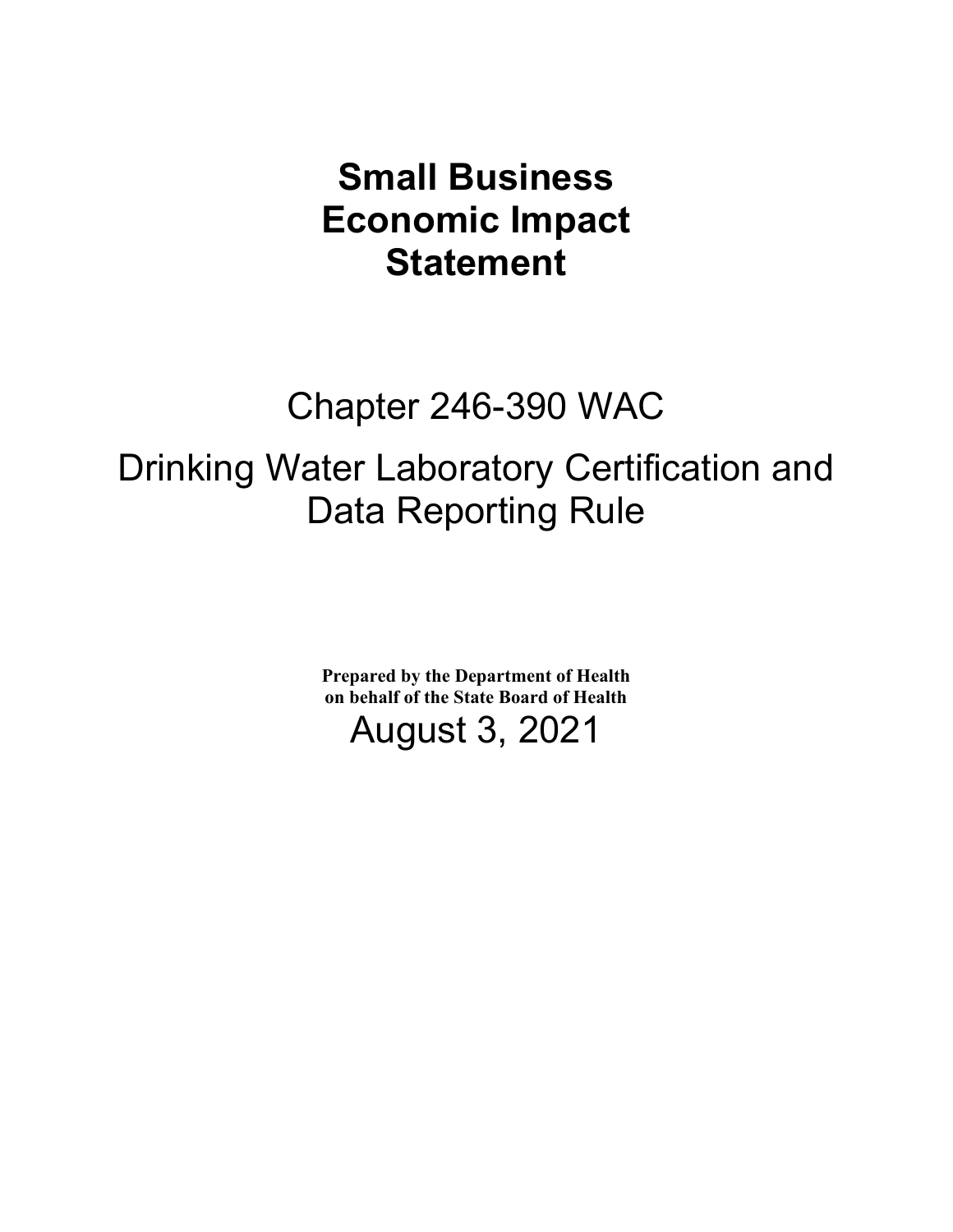#### **SECTION 1:**

### **Describe the proposed rule, including: a brief history of the issue; an explanation of why the proposed rule is needed; and a brief description of the probable compliance requirements and the kinds of professional services that a small business is likely to need in order to comply with the proposed rule.**

#### **Background**

More than 6.2 million Washington residents get their drinking water from Group A public water systems (Group A water systems). In Washington State, the State Board of Health (board) regulates Group A water systems under Revised Code of Washington (RCW) 43.20.050.

Under RCW 70A.125.080, the Washington State Department of Health (department) is directed to administer a Group A drinking water program with at least the elements necessary to assume primary enforcement responsibility of the federal Safe Drinking Water Act.

The department administers the Group A drinking water program and regulates Group A water systems with a formal agreement with the U.S. Environmental Protection Agency (EPA) known as "primacy". Part of the primacy agreement, under 40 Code of Federal Regulations (CFR) 142.10(b)(3)(i), requires the department to maintain a state program for the certification of laboratories (labs) that conduct analytical measurements of drinking water for federally regulated public water systems

The department's other authorities to regulate Group A water systems come from state laws, like those mentioned above, and Washington Administrative Code (WAC), like the Group A public water supplies rule (Group A rule), chapter 246-290 WAC and chapter 246-390 WAC (Lab rule), which the board is proposing to amend at this time. The department and the board work closely on rulemaking projects, with the department providing expertise, resources, and recommendations to the board. Ultimately, it is the board that has the authority to adopt the proposed changes in this rule.

The board accepted a petition from ToxicFree Future and nine other organizations on October 11, 2017, to set drinking water standards for per- and polyfluoroalkyl substances (PFAS) in chapter 246-290 WAC. The board is revising both the Group A rule and the Lab rule to address these regulatory issues and needs.

PFAS are chemicals that have been used in industry and consumer products such as carpeting, apparels, upholstery, food paper wrappings, fire-fighting foams, and metal plating worldwide since the 1950s. Wide use combined with their persistent and bioaccumulative properties have led to widespread detection of perfluorooctanoic acid (PFOA), perfluorooctane sulfonic acid (PFOS), perfluorohexane sulfonic acid (PFHxS), and perfluorononanoic acid (PFNA) in the blood serum of the general U.S. population<sup>[1](#page-1-0)</sup>. Average serum levels of PFAS may be more than 100 times higher than national norms in communities exposed via contaminated drinking water<sup>[2](#page-1-1)</sup>. A recent Center for Disease Control (CDC)/ Agency for Toxic Substances and Disease Registry (ATSDR) study in the community of Airway Heights, Washington showed that study participants had mean serum levels of PFHxS that were 60 times higher than national norms even two years after PFAS contamination had been fully mitigated in their community drinking

<span id="page-1-0"></span><sup>1</sup> CDC - NHANES, Fourth Report on Human Exposure to Environmental Chemicals, Updated Tables, (January 2019), C.f.D.C.a. Prevention, Editor. 2019, U.S. Department of Health and Human Services, Centers for Disease Control and Prevention: Atlanta, GA.

<span id="page-1-1"></span><sup>2</sup> Frisbee, S.J., et al., *Perfluorooctanoic acid, perfluorooctanesulfonate, and serum lipids in children and adolescents: results from the C8 Health Project.* Arch Pediatr Adolesc Med, 2010. **164**(9): p. 860-9; Li, Y., et al., *Half-lives of PFOS, PFHxS and PFOA after end of exposure to contaminated drinking water.* Occup Environ Med, 2018. **75**(1): p. 46-51; Pitter, G., et al., *Serum Levels of Perfluoroalkyl Substances (PFAS) in Adolescents and Young Adults Exposed to Contaminated Drinking Water in the Veneto Region, Italy: A Cross-Sectional Study Based on a Health Surveillance Program.* Environ Health Perspect, 2020. **128**(2): doi.org/10.1289/EHP5337.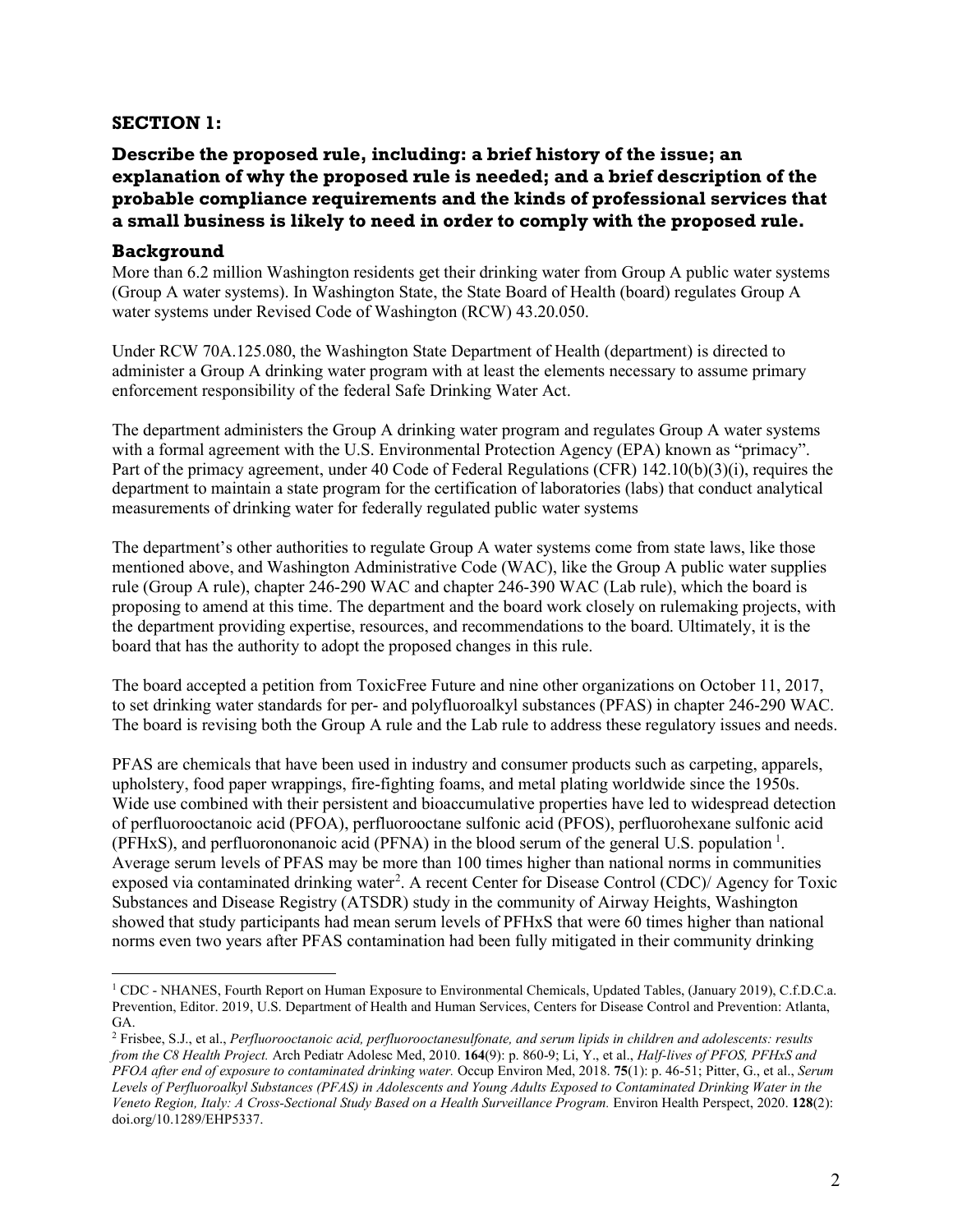water<sup>[3](#page-2-0)</sup>. Mean serum levels of PFOS and PFOA in participant's serum were 10 and six times higher than national norms, respectively.

Health concerns about PFAS stem from the wide range of adverse effects observed in animal testing. Effects of the best studied PFAS include liver, kidney, thyroid and immune toxicity; developmental and reproductive toxicity, hormone disruption and tumors in certain organs like the liver<sup>[4](#page-2-1)</sup>. The specific profile of effects and the weight of evidence varies by the PFAS examined.

Health researchers are still learning about how environmental exposure to PFAS might affect people's health. The strongest evidence from epidemiology indicates that some PFAS may increase serum cholesterol levels<sup>[5](#page-2-2)</sup>, alter liver enzyme levels<sup>[6](#page-2-3)</sup>, slightly lower birth weights<sup>[7](#page-2-4)</sup>, and reduce immune response to childhood vaccines<sup>[8](#page-2-5)</sup>. Outcomes with more limited evidence of an association with PFAS exposure include thyroid disease, hypertension disorders during pregnancy, reproductive problems, altered hormone levels, and metabolic issues<sup>[9](#page-2-6)</sup>.

<span id="page-2-0"></span><sup>3</sup> CDC/ATSDR PFAS Exposure Assessment Community Level Results for Spokane County (WA) near Fairchild Air Force Base, 202[0 https://www.atsdr.cdc.gov/pfas/communities/factsheet/Spokane-County-Community-Level-Results-Factsheet.html](https://www.atsdr.cdc.gov/pfas/communities/factsheet/Spokane-County-Community-Level-Results-Factsheet.html)

<span id="page-2-1"></span><sup>4</sup> Agency for Toxic Substances and Disease Registry (ATSDR), Toxicological Profile for Perfluoroalkyls - Draft for Public Comment. 2018, U.S. Department of Health and Human Services: Atlanta. p. 852; EPA, *Drinking Water Health Advisory for Perfluorooctanoic Acid (PFOA)*. 2016, Environmental Protection Agency: Washington, D.C. p. 103; EPA, *Drinking Water Health Advisory of Perfluoroctane Sulfonate (PFOS)*, O.o. Water, Editor. 2016, Environmental Protection Agency; EPA, *Human Health Toxicity Values for Perfluorobutane Sulfonic Acid (CASRN 375-73-5) and Related Compound Potassium Perfluorobutane Sulfonate (CASRN 29420-49-3): Public Comment Draft*. 2018; National Toxicology Program (NTP), NTP Technical Report on the Toxicity Studies of Perfluoroalkyl Sulfonates (Perfluorobutane Sulfonic Acid, Perfluorohexane Sulfonate Potassium Salt, and Perfluorooctane Sulfonic Acid) Administered by Gavage to Sprague Dawley Rats P.H. Service, Editor. 2019, U.S. Department of Health and Human Services: Research Triangle Park, NC; National Toxicology Program (NTP), NTP Technical Report on the Toxicity Studies of Perfluoroalkyl Carboxylates (Perfluorohexanoic Acid, Perfluorooctanoic Acid, Perfluorononanoic Acid, and Perfluorodecanoic Acid) Administered by Gavage to Sprague Dawley Rats P.H. Service, Editor. 2019, U.S. Department of Health and Human Services: Research Triangle park, NC; NJDWQI, Health-based Maximum Contaminant Level Support Document: Perfluorononanoic acid (PFNA) 2015, New Jersey Drinking Water Quality Institute Health Effects Subcommittee. <sup>5</sup> Frisbee, S.J., et al., Perfluorooctanoic acid, perfluorooctanesulfonate, and serum lipids in children and adolescents: results from the C8 Health Project. Arch Pediatr Adolesc Med, 2010. 164(9): p. 860-9; Graber, J.M., et al., Per and polyfluoroalkyl substances (PFAS) blood levels after contamination of a community water supply and comparison with 2013-2014 NHANES. J Expo Sci Environ Epidemiol, 2019. 29(2): p. 172-182; Li, Y., et al., Associations between perfluoroalkyl substances and serum lipids in a Swedish adult population with contaminated drinking water. Environ Health, 2020. 19(1): p. 33.

<span id="page-2-3"></span><span id="page-2-2"></span><sup>6</sup> Bassler, J., et al., *Environmental perfluoroalkyl acid exposures are associated with liver disease characterized by apoptosis and altered serum adipocytokines.* Environ Pollut, 2019. **247**: p. 1055-1063; Salihovic, S., et al., *Changes in markers of liver function in relation to changes in perfluoroalkyl substances - A longitudinal study.* Environ Int, 2018. **117**: p. 196-203; Salihovic, S., et al., *Changes in markers of liver function in relation to changes in perfluoroalkyl substances - A longitudinal study.* Environ Int, 2018. **117**: p. 196-203; Gallo, V., et al., Serum perfluorooctanoate (PFOA) and perfluorooctane sulfonate (PFOS) concentrations and liver function biomarkers in a population with elevated PFOA exposure. Environ Health Perspect, 2012. 120(5): p. 655-60. <sup>7</sup> Johnson, P.I., et al., The Navigation Guide - evidence-based medicine meets environmental health: systematic review of human evidence for PFOA effects on fetal growth. Environ Health Perspect, 2014. 122(10): p. 1028-39; Meng, Q., et al., Prenatal Exposure to Perfluoroalkyl Substances and Birth Outcomes; An Updated Analysis from the Danish National Birth Cohort. Int J Environ Res Public Health, 2018. 15(9); Wikstrom, S., et al., Maternal serum levels of perfluoroalkyl substances in early pregnancy and offspring birth weight. Pediatr Res, 2019.

<span id="page-2-5"></span><span id="page-2-4"></span><sup>&</sup>lt;sup>8</sup> National Toxicology Program (NTP), Systematic Review of Immunotoxicity Associated with Exposure to Perfluorooctanoic acid (PFOA) or Perfluoroctane Sulfonate (PFOS). 2016, National Toxicology Program, U.S. Department of Health and Human Services; DeWitt, J.C., S.J. Blossom, and L.A. Schaider, Exposure to per-fluoroalkyl and polyfluoroalkyl substances leads to immunotoxicity: epidemiological and toxicological evidence. J Expo Sci Environ Epidemiol, 2019. 29(2): p. 148-156; Grandjean, P., et al., Serum Vaccine Antibody Concentrations in Adolescents Exposed to Perfluorinated Compounds. Environ Health Perspect, 2017. 125(7): p. 077018; Abraham, K., et al., Internal exposure to perfluoroalkyl substances (PFASs) and biological markers in 101 healthy 1-year-old children: associations between levels of perfluorooctanoic acid (PFOA) and vaccine response. Arch Toxicol, 2020; Timmermann, C.A.G., et al., Serum Perfluoroalkyl Substances, Vaccine Responses, and Morbidity in a Cohort of Guinea-Bissau Children. 2020. 128(8): p. 087002.

<span id="page-2-6"></span><sup>&</sup>lt;sup>9</sup> Fenton, S.E., et al., Per- and Polyfluoroalkyl Substance Toxicity and Human Health Review: Current State of Knowledge and Strategies for Informing Future Research. Environ Toxicol Chem, 2021. 40(3): p. 606-630; C8 Science Panel. *C8 Probable Link Reports*. 2012 11/28/2013; Available from: [http://www.c8sciencepanel.org/prob\\_link.html.](http://www.c8sciencepanel.org/prob_link.html)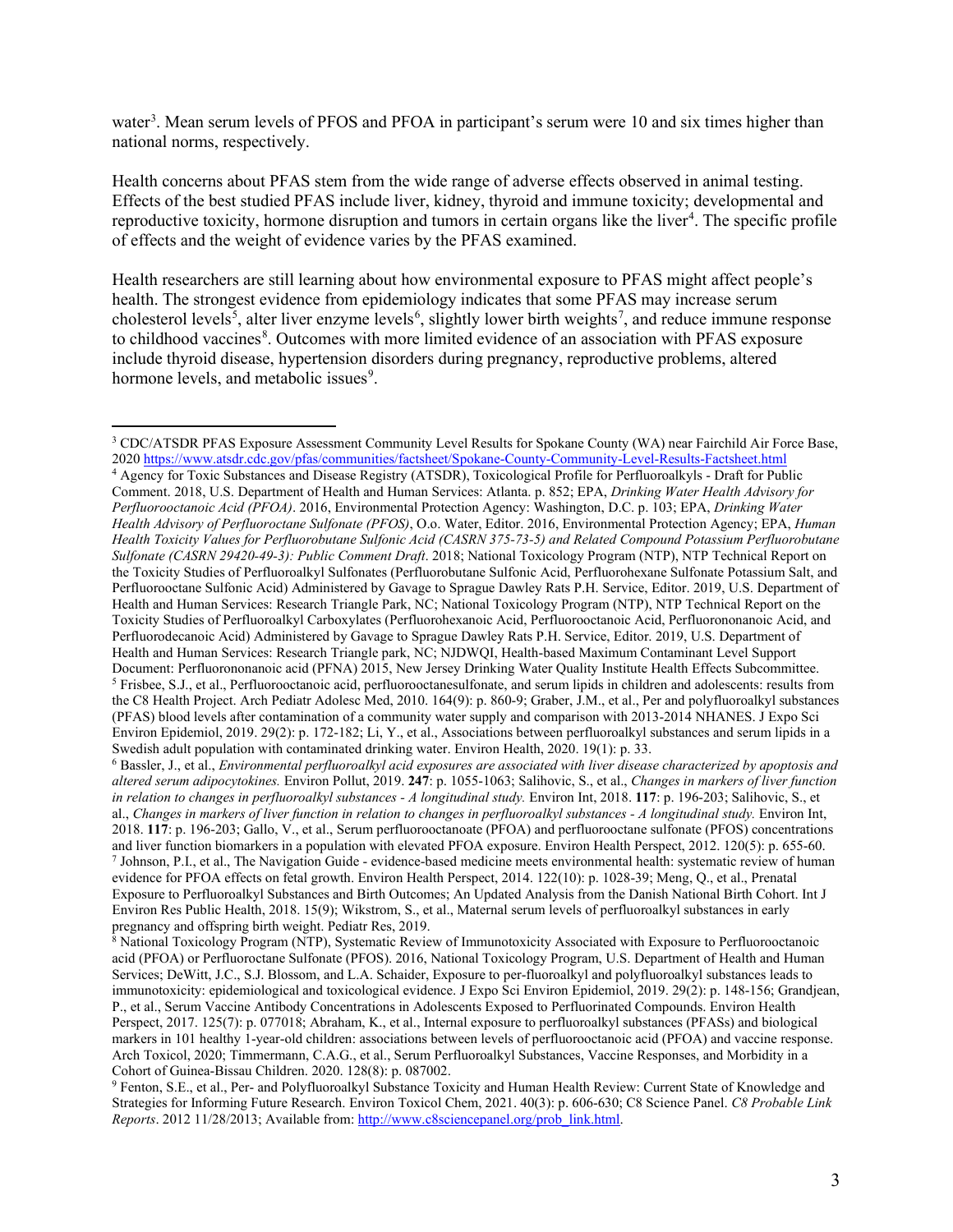There is some evidence from occupational and non-occupational studies that PFOA may increase rates of kidney and testicular cancer<sup>10</sup>. Little data are available for other PFAS.

Starting in 2002, PFAS have been detected in U.S. drinking water, primarily near manufacturing facilities, local fire departments, military bases and airports. Between 2013 and 2015, EPA required a representative number of Group A water systems to measure for six PFAS as part of the third Unregulated Contaminant Monitoring Rule (UCMR3)<sup>11</sup>.

In Washington State, this UCMR3 sampling included 132 water systems representing 94 percent of people served by Group A water systems. Additionally, voluntary testing by the Navy, Air Force, and Army has discovered additional drinking water contamination in private and public wells on or around four military bases between 2016 and 2020. Proactive testing by nearby public water systems has discovered additional wells that are impacted.

PFAS have been identified in drinking water in Issaquah and in private wells and public water systems at or near four military bases: Naval Air Station (NAS) Whidbey Island, Fairchild Air Force Base, Joint Base Lewis-McChord, and Navy Base Kitsap-Bangor. In each area, the sum of PFOA and PFOS in at least one drinking water well exceeded the lifetime health advisory level (HAL) of 70 parts per trillion (ppt) set by the EPA in May 2016. PFAS-based firefighting foam is the suspected source of contamination at all of these areas. Ongoing investigations may identify other contributing sources.

In Washington, while we know PFAS have been identified in multiple areas, we do not yet know the full extent of PFAS contamination in our drinking water supplies, and the science around PFAS is evolving quickly. In light of this, several Group A water systems have either installed treatment to reduce PFAS or are pursuing treatment.

The board and the department considered setting a state Maximum Contaminant Level (MCL) but ultimately the board directed the department to develop a "state advisory level", which is undergoing a concurrent name change in this proposal to "state action level" (SAL).

The board is proposing amendments to the Lab rule to align laboratory data reporting requirements with the anticipated changes to the Group A rule as related to PFAS. The Lab rule proposal includes a new PFAS template for the purposes of data reporting, adds a requirement for notification when PFAS sample results exceed a SAL, and adds state detection reporting limits (SDRLs) for PFAS. The rule revision also includes technical and clarifying corrections as needed.

#### **Why are the changes to the rule needed?**

PFAS contaminant results have never been reported directly to the department or public water system and therefore have never been a required component of the Lab rule. The proposed changes to the Group A rule require corresponding changes to the Lab rule for explicit PFAS reporting requirements and add notification requirements for specific PFAS contaminants. The rule revision also includes technical and clarifying corrections as needed.

The proposed rulemaking will:

• Add the following:

<span id="page-3-0"></span><sup>&</sup>lt;sup>10</sup> IARC, Some Chemicals Used as Solvents and in Polymer Manufacture, in IARC Monographs on the Identification of Carcinogenic Hazards to Humans. Volume 110. 2017, International Agency for Research on Cancer (IARC): Lyon, France; Shearer, J.J., et al., *Serum concentrations of per- and polyfluoroalkyl substances and risk of renal cell carcinoma.* J Natl Cancer Inst, 2020.

<span id="page-3-1"></span><sup>11</sup> EPAs UCMR3 Webpage:<https://www.epa.gov/dwucmr/third-unregulated-contaminant-monitoring-rule>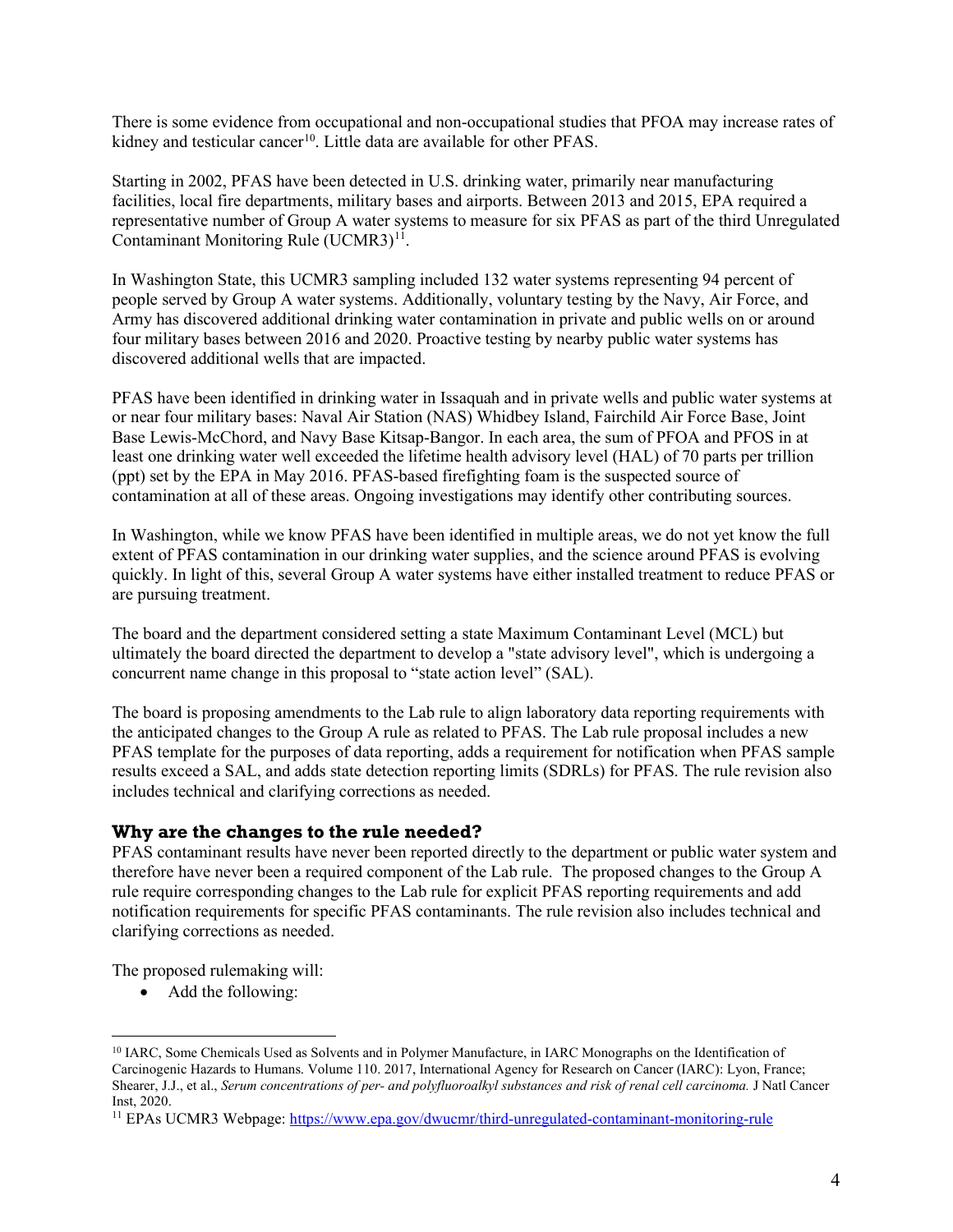- o A new template for reporting PFAS to the department in a revised guidance document: *Laboratory Reporting Guidance*, Publication DOH 331-530, December 2021;
- o A new electronic reporting format in a revised guidance document: *Electronic Reporting Guidance*, Publication 331-289, December 2021;
- o PFAS specific notification requirements;
- o PFAS specific SDRLs; and
- o PFAS specific required analytes.
- Make minor technical changes and clarifying corrections to existing rule language:
	- o Clarifies requirements for a lab to report to a public water system when it contracts a sample out to another lab;
	- o Requires the contracting lab must notate on the final report to the public water system which sample results were contracted out to another lab;
	- o Changes the chronic contaminant reporting timeline from 45 business days to 30 calendar days; and
	- $\circ$  Lowers the SDRL for chloride from 20 milligrams per liter (mg/L) to 2 mg/L and sulfate from 50 mg/L to 2 mg/L.

## **SECTION 2:**

## **Identify which businesses are required to comply with the proposed rule using the North American Industry Classification System (NAICS) codes and what the minor cost thresholds are.**

This industry comprises establishments primarily engaged in performing physical, chemical, and other analytical testing services, such as acoustics or vibration testing, assaying, biological testing (except medical and veterinary), calibration testing, electrical and electronic testing, geotechnical testing, mechanical testing, nondestructive testing, or thermal testing. The testing may occur in a laboratory or onsite. There are 134 labs certified by Washington State Ecology's Laboratory Accreditation Unit (LAU) that can analyze drinking water that originated from Washington state. Out of the 134 labs certified, only 79 labs are located in the state of Washington. Of the 134 labs, 16 certified labs can analyze Washington state drinking water samples for PFAS. There are currently no labs certified to test for PFAS located in the state.

#### *SBEIS Table A\*:*

| <b>NAICS CodeNAICS Business</b> |            |                             | # of          | <b>Minor Cost</b>     | <b>Minor Cost</b>      |
|---------------------------------|------------|-----------------------------|---------------|-----------------------|------------------------|
|                                 | $(4, 5$ or | <b>Description</b>          | businesses in | $Threshold =$         | $Threshold =$          |
|                                 | 6 digit)   |                             | WA            | 1% of Average         | $.3\%$ of Average      |
|                                 |            |                             |               | <b>Annual Payroll</b> | <b>Annual Receipts</b> |
|                                 | 541380     | <b>Testing Laboratories</b> | 197           | \$10606               | \$7878                 |

\**Economic Census. Summary Statistics fir the US., States, and Selected Geographies: 2017. Table ID EC1700BASIC.Year: 2017.Dataset: ECNBASIC2017*

#### **SECTION 3:**

### **Analyze the probable cost of compliance. Identify the probable costs to comply with the proposed rule, including cost of equipment, supplies, labor, professional services and increased administrative costs; and whether compliance with the proposed rule will cause businesses to lose sales or revenue.**

To gauge the potential impact of the proposed rule the department surveyed all 134 labs to understand new costs to implement the proposed rule. The costs that are presented are estimates for one-time costs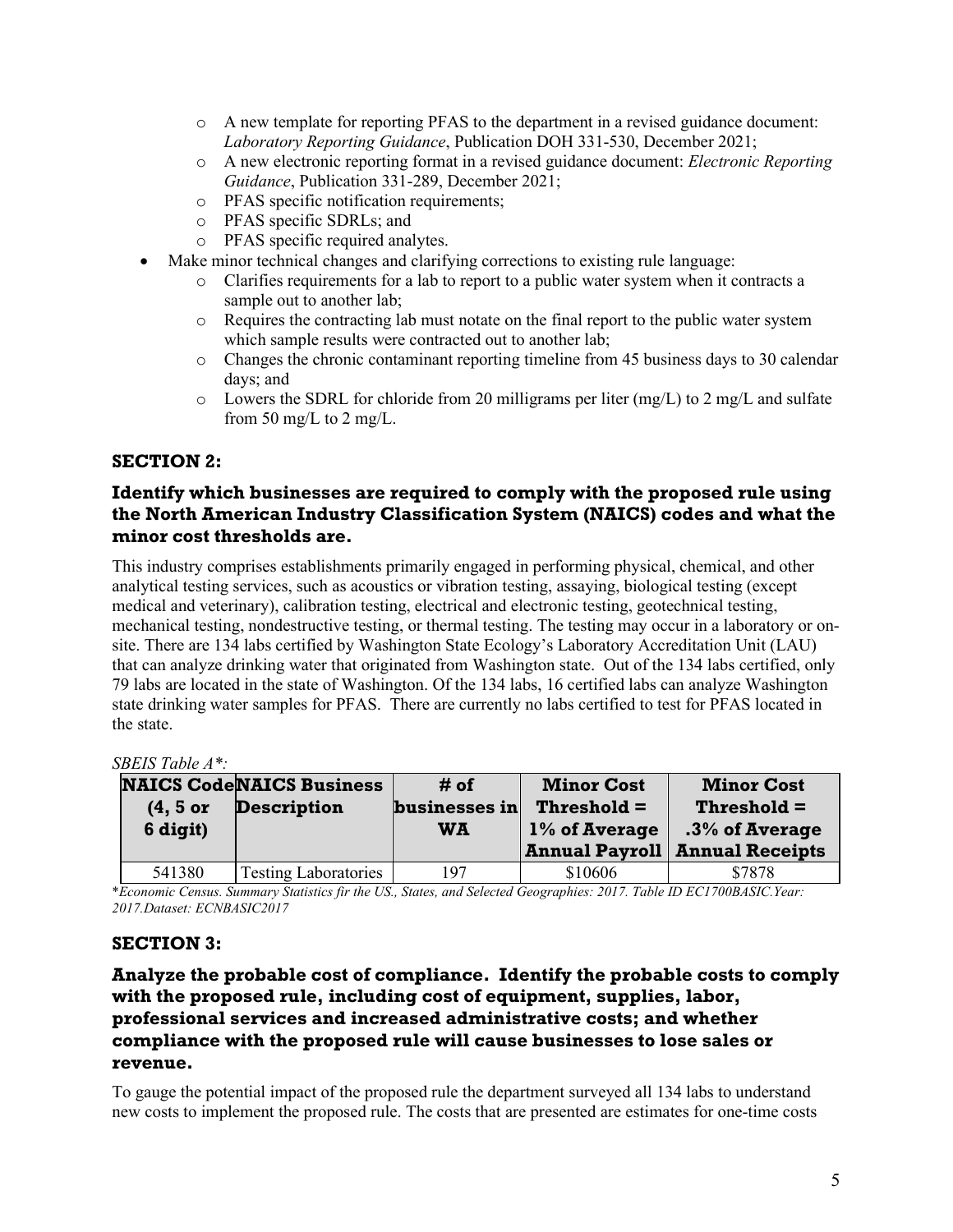and annual costs. One-time costs are costs that a lab would incur only once to comply with the rule, such as paying a print shop to format the new lab report forms. Annual costs are costs that a lab will incur every year, such as the costs associated with annual renewal fees for certification requirements.

The department conducted follow-up interviews with labs when the responses were either incomplete or when the department needed to ask clarifying questions. In some cases, the respondents elected to revise their original responses for accuracy.

The department received 14 responses (10.4 percent) to the survey. The demographic of the respondents are as follows:

- Eight small businesses (50 or less employees) responded:
	- o Two are currently certified to run PFAS analysis.
		- o Of the remining six small businesses that submitted cost survey results
			- Three are small microbiology and nitrate labs and would not voluntarily add PFAS to their scope of certification and could only incur costs with the technical updates that the department proposed.
			- Two are businesses that could voluntarily add PFAS to their scope of certification but have expressed that they will not do so at this time.
- Six large businesses (over 50 employees) responded:
	- o Four are currently certified to run PFAS analysis.
	- o Two are businesses that could voluntarily add PFAS to their scope of certification but have expressed that they will not do so at this time.

For the purposes of this analysis certification of new labs to test for PFAS was excluded because on average, a lab can analyze 40 samples for PFAS contaminants per week. Using this average, the 16 labs that are currently certified to run PFAS samples could run 640 samples per week or 33,280 samples per year. As previously reported, the department estimated that approximately 4,000 initial samples taken over the proposed three-year monitoring cycle (2023 – 2025) and therefore the department believes that no additional labs would need to gain certification to meet the State's demand for PFAS analysis.

The new costs to labs for the proposed addition of PFAS SAL exceedance and reporting requirements under WAC 246-390-065 and 246-390-075(17) respectively were also excluded from this analysis. These costs were excluded because none of the labs currently certified to test for PFAS are physically in the state of Washington.

New costs included in this analysis are costs for labs to comply with proposed technical changes to the rule (SBEIS Table 1).

| <u>UD LID IWONG ITIN HIGUD LODU HOO NG HIGH NGOD NG WWING CO LWIG NGCHINGWI GOLL GONGHINI TI GOD GINGGINO TILIT</u> |                                                                     |      |                                               |  |  |                         |
|---------------------------------------------------------------------------------------------------------------------|---------------------------------------------------------------------|------|-----------------------------------------------|--|--|-------------------------|
| Cost                                                                                                                | <b>Type of Proposed Rule</b><br><b>Section Change   Respondents</b> | # of | <b>Cost or</b><br>Average   Range*<br>$Cost*$ |  |  | <b>Cost Description</b> |

*SBEIS Table 1. New costs reported from labs to adhere to rule technical corrections (respondents=14)*

| ∟abor | $246-390-055(1)(b)$  | \$500 | n/a | To notify customers              |
|-------|----------------------|-------|-----|----------------------------------|
| ∟abor | $246-390-055$ (1)(e) | \$500 | n/a | To notate on customer<br>reports |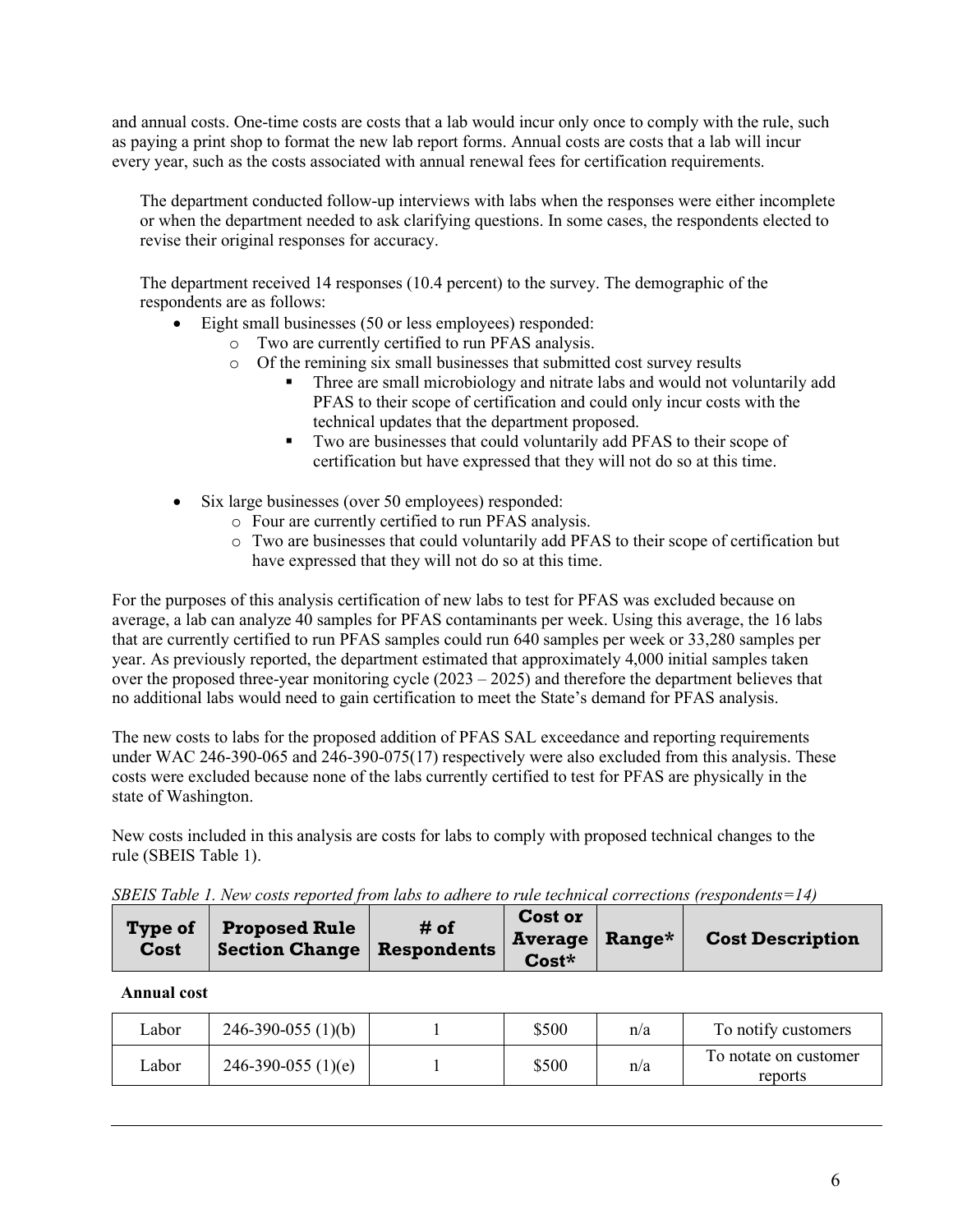#### **One-time cost**

| ∟abor | $246-390-075(6)$  | \$50  | n/a              | To update internal<br>documents and programs |
|-------|-------------------|-------|------------------|----------------------------------------------|
| _abor | 246-390-075 Table | \$150 | $$0 -$<br>\$1000 | To update templates                          |

\*These costs should not be summed and should be analyzed as individual rows

## **SECTION 4:**

## **Analyze whether the proposed rule may impose more than minor costs on businesses in the industry.**

When considering the minor cost threshold of business in this industry, only the costs of the rule to adhere to technical corrections should be considered, as none of the labs that are currently certified to test for PFAS are physically located in the State of Washington.

Of the 14 labs that responded to the cost survey 7/14 reported they would have new costs associated with technical corrections. Based on data collected in the cost survey the department finds that there will be one-time costs as well as annual costs:

- One-time costs ranged from \$0 \$1,000 and were associated with labor costs to update internal documentation and programs. These one-time costs should not be summed and should be considered individually as they may not all apply to each lab.
- Annual costs reported were \$500 associated with notification of customers and \$500 associated with notating on customer reports. These annual costs should not be summed and should be considered individually as they may not all apply to each lab.

Based on the analysis, there is an estimated one-time cost incurred by labs of \$1,000 and an estimated annual reoccurring costs of \$500 would be incurred by labs. The minor cost thresholds are \$10,606 for the 1% average annual payroll threshold and \$7,878 for the .03% average annual receipts (sales) threshold. This shows that there are only minor costs incurred by labs to comply with the proposed rule changes, so no further analysis is required.

## **SECTION 5:**

## **Determine whether the proposed rule may have a disproportionate impact on small businesses as compared to the 10 percent of businesses that are the largest businesses required to comply with the proposed rule.**

Not applicable

#### **SECTION 6:**

**If the proposed rule has a disproportionate impact on small businesses, identify the steps taken to reduce the costs of the rule on small businesses. If the costs cannot be reduced provide a clear explanation of why.**

Not applicable